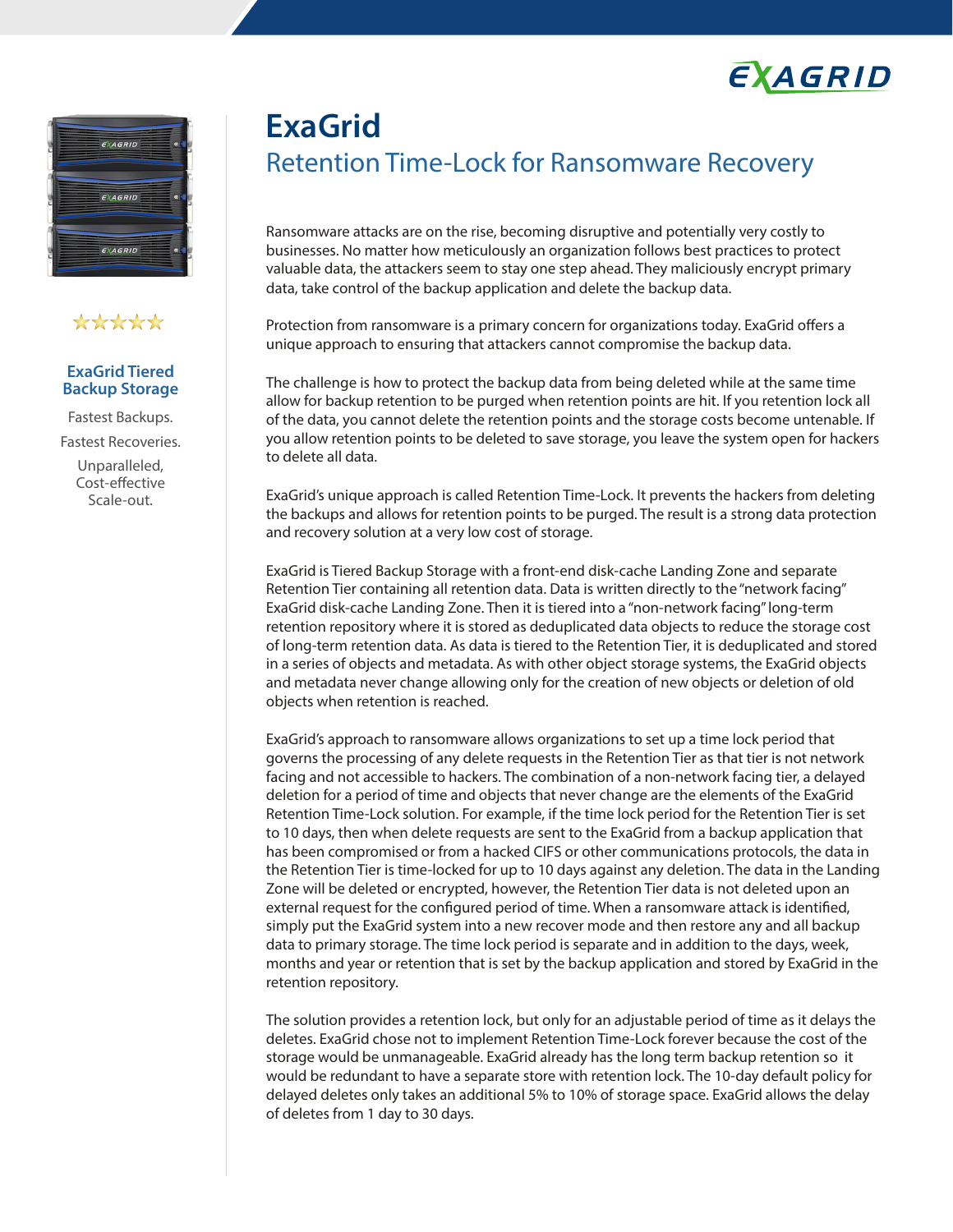EXAGRID'

#### Recovery Process – 5 Easy Steps

- Invoke recover mode.
	- Retention Time-Lock clock is stopped with all deletes put on hold indefinitely until data recovery operation is complete.
- Contact assigned level 2 ExaGrid customer support engineer.
	- The backup administrator can carry out the recovery using the ExaGrid GUI, but since this is not a common operation, we suggest contacting ExaGrid customer support.
- Determine the time of the event so you can plan restore.
- Determine which backup on the ExaGrid completed deduplication before the event.
- Perform restore from that backup using the backup application.

ExaGrid advantages are:

- Manage a single system instead of multiple systems for both backup storage and ransomware recovery
- Unique second Retention Tier that is only visible to ExaGrid software not to the network
- Data is not deleted as delete requests are delayed and therefore ready to recover after a ransomware attack
- Weekly, monthly, yearly and other purges still occur to keep storage costs in line with the retention periods
- The 10-day default policy for delayed deletes only takes an additional 5% to 10% of storage space
- Storage does not grow forever and stays within the backup retention period set to keep storage costs down
- All retention data is preserved and is not deleted

#### **Example Scenarios**

• Data is deleted in the ExaGrid disk-cache Landing Zone via the backup application or by hacking the communication protocol. Since the Retention Tier data has a delayed delete time lock, the objects are still intact and available to restore. When the ransomware event is detected, simply put the ExaGrid in a new recover mode and restore. You have as much time to detect the ransomware attack as the time lock was set for on the ExaGrid. If you had the time lock set for 10 days, then you have 10 days to detect the ransomware attack and put the ExaGrid system in the new recover mode for restoring data.



# **Deletion Protection of Backup Data on ExaGrid**